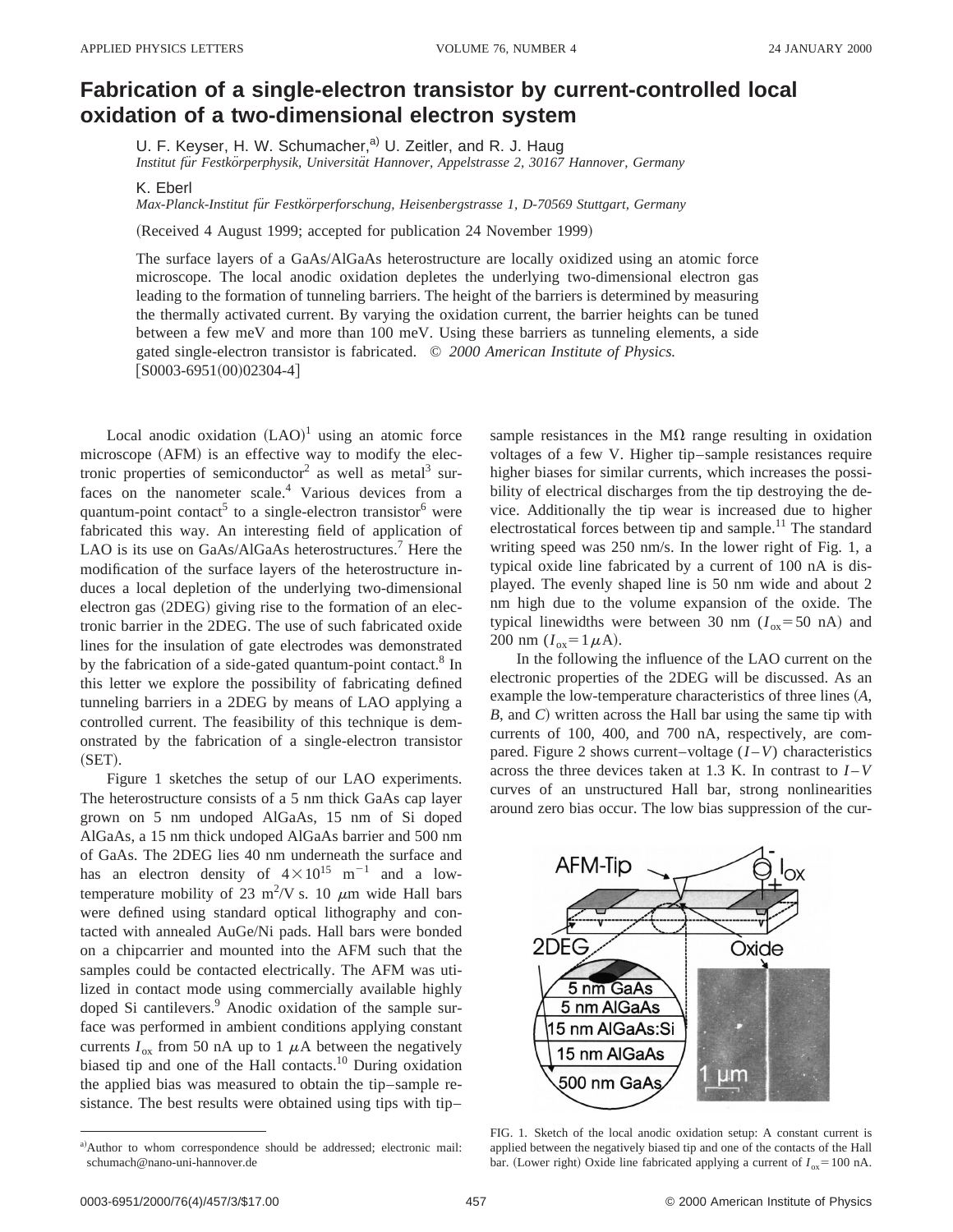

FIG. 2. Characterization of tunneling barriers fabricated by oxidation currents of 100  $(A)$ , 400  $(B)$ , and 700 nA  $(C)$ . Current–voltage curves taken at 1.3 K. (Lower inset) 2D Arrhenius plot of the activated current at  $2 \text{ mV}$  bias. (Upper inset) Barrier heights  $\Phi_0$  vs oxidation currents  $I_{ox}$ .

rent speaks for the formation of tunneling barriers in the 2DEG underneath the oxide lines. Higher oxidation currents shift the current onset in the  $I - V$  curves toward higher bias voltages. This can be attributed to the formation of higher tunneling barriers with an increasing value of  $I_{\text{ox}}$ . The barrier heights were determined measuring the thermally activated current across the barriers.<sup>12</sup> The experiments were done using a He flow cryostat at temperatures *T* between 1.3 and 140 K in a bias range between 1 and 50 mV. In twodimensional  $(2D)$  systems the saturation current density  $J$ across a barrier with a height  $\Phi_0$  above the Fermi level obeys the Richardson law

$$
J = A T^{1.5} \exp\left(\frac{-\Phi_0}{k_B T}\right),\tag{1}
$$

where  $A = e\sqrt{m^*k_B^{1.5}}/\hbar^2(2\pi)^{1.5}$  is the 2D Richardson constant with  $e$ ,  $m$ <sup>\*</sup> the electron's charge and effective mass.<sup>13</sup> Therefore,  $\Phi_0$  can be deduced from the gradient of a  $ln(I/T^{1.5})$  vs  $1/T$  Arrhenius plot, where  $I = wJ$  is the activated current across the barrier in a channel with width *w*. The lower inset of Fig. 2 shows such a plot for the three devices under discussion. The applied bias is 2 mV. In contrast to the results reported by Held *et al.*<sup>8</sup> a linear dependence of the activated current in the 2D Arrhenius plot is found providing clear evidence for 2D tunneling behavior. Thus, the deduction of the barrier heights  $\Phi_0$  from the gradients is feasible. Linear fits used for the determination of  $\Phi_0$  are plotted as straight lines. Values of  $\Phi_0$  of  $8 \pm 2$  (*A*),  $34 \pm 4$  (*B*), and 53  $\pm 8$  meV (C) are obtained.  $\Phi_0$  is displayed as a function of  $I_{\text{ox}}$  in the upper inset of Fig. 2.  $\Phi_0$  behaves almost linearly with  $I_{ox}$  making the oxidation current a good measure for the controlled fabrication of tunneling barriers. Although the LAO process is inherently tip dependent, similar results were obtained from experiments with different tips. This points to a good applicability of the current-controlled local oxidation for the fabrication of nanostructure devices. Lowtemperature  $I - V$  characteristics of barriers written with high values of  $I_{ox}$  of 1  $\mu$ A show wider low-bias suppressions of the current up to bias voltages of about  $0.5 V$  (not shown). The corresponding barrier heights  $\Phi_0$  thus exceed the 50 meV measured for device  $(C)$  and can be estimated to be larger than 100 meV.



FIG. 3. AFM fabricated single-electron transistor with oxide tunneling barriers. (a) AFM micrograph: between source  $(S)$  and drain  $(D)$  an island is defined by two oxide lines (light lines). Mechanically machined gates  $(G)$ are located at the sides of the island (dark lines). (b) Measurement setup: *I* –*V* curves are taken between source and drain applying various gate voltages at one of the side gates. (c) Coulomb-blockade diamonds at 350 mK: absolute value of the source–drain current  $|I_{SD}|$  as a function of bias and gate voltage, (black:  $|I_{SD}|$  < 0.5 pA; white:  $|I_{SD}|$  > 100 pA). In the transition from  $N-2$  to  $N-1$  the conductance reaches a peak value of 150 nS (at  $V_{\text{Bias}} = 340 \mu V$ , whereas in the Coulomb-blockade regime values below 1 nS occur.

An explanation for the barrier formation was given by Held *et al.*<sup>8</sup> in terms of the so-called shallow etch process.<sup>14</sup> At the interface between the GaAs and its native oxide (i.e., the GaAs surface) the Fermi level is pinned near the center of the band gap. Removal of the surface layers of the heterojunction lifts the conduction band edge of the 2DEG as the pinned Fermi level is moved closer toward the GaAs/ AlGaAs quantum well. Deeper etching leads to higher barriers as shown by experiments and numerical simulations of the conduction band profile under an etched trench.<sup>13</sup> A similar process is expected for oxidation of the heterostructure surface: the semiconductor–oxide interface is moved closer toward the 2DEG, thus forming a barrier in the 2DEG. On Si it was observed that higher oxidation currents increase the depths of the oxide formed.<sup>15</sup> From this we conclude that also on GaAs the oxide interface moves deeper into the bulk of the heterostructure with increasing current. Higher values of *I*ox lead to the formation of higher barriers and hence, the observed  $\Phi_0(I_{\alpha x})$  dependence.

Using these locally oxidized barriers as tunneling elements, a side gated single-electron transistor<sup>16</sup> is fabricated. Figure  $3(a)$  shows an AFM micrograph of such a device. In-plane gates (*G*) are fabricated by mechanical AFM machining (dark lines).<sup>17</sup> The channel between source  $(S)$  and drain (*D*) has a geometric width of 900 nm. Due to edge depletion in the vicinity of the gate lines the electronic width is expected to be in the range of 500 nm. Two tunneling barriers (light lines) are added to the channel by LAO ( $I_{ox}$  $= 150$  nA) shaping a 240 nm wide conducting island weakly coupled to the leads. The transport experiments were carried